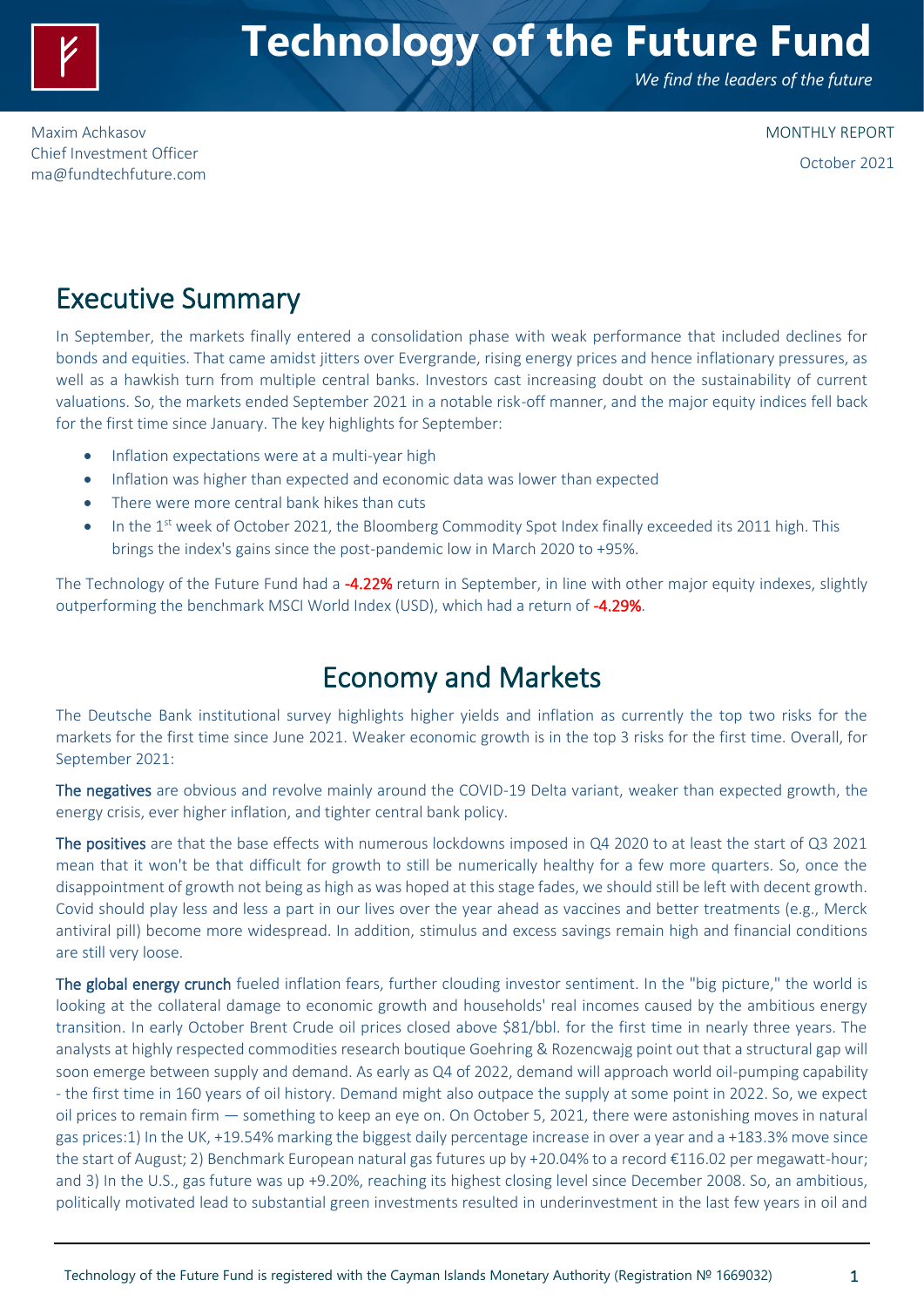

*We find the leaders of the future*

gas production. At the same time, skyrocket prices for metals, which may be at the beginning of a new supercycle, are pushing inflation higher.

Central banks globally continue to hike rates. The Czech central bank increased its benchmark rate +75bps, beyond the 50bps expected and the largest hike in nearly 25 years. The Reserve Bank of New Zealand raised its cash rate by a quarter of a percentage point to 0.5% — the 1st rate hike in seven years.

### Investment Strategy and Portfolio Changes

We expect more growth downgrades, more inflation upgrades, and more interest rate hikes as we advance. Overall, we are concerned that the global economy and markets are moving in a more worrying direction: higher interest rates, higher inflation, unsustainable amounts of debt, and rising volatility. Most of 2021 has been an orgy of speculation. The main factor that might push the volatility higher in 2022 is the current big top in bullish sentiment. Our primary concern is that the global growth slowdown into 2022 might clash with peak investors' confidence (reflected in record ownership) in U.S. equities and margin debt relative to GDP higher than the 2000 and 2007 market tops. It should however be noted that global growth has peaked, albeit at very high levels. We do not expect for the yields to increase to the level when they will imperil the economy. Any further upward move is likely to be gradual. The tapering should be well communicated. Progress on the vaccination campaign, continued accommodative monetary and fiscal policies suggest that stock returns should be positive over the next 12 months and any correction should be limited to 5-10%.

We continue to maintain the defensive bias we have been highlighting in the last few monthly reports. At the same time, we use the market volatility to increase our strategic positions in disruptive innovators – where long-term earnings growth is based on innovative breakthrough technologies. Regardless of what is happening in the general market or economy, these stocks will become the source of risk diversification and outperformance.

In September, we sold one of our core holdings, ASM International, a stellar performer in our portfolio. ASMI has surprised even the most aggressive bulls, both in its delivery of growth (sales 27% 18-21E CAGR) and its share price performance (2021 YTD +100%). We have now become more cautious about its valuation and near-term earnings estimate momentum. We also sold our position in Danish big pharma company Novo Nordisk, where the valuation became too demanding.

We have used the September volatility to open two new positions: Biotech company **AbCellera Biologic** and AI platform developer Veritone.

We are very impressed by AbCellera's fastest time on record to find antibodies that its partners can develop into drugs to prevent and treat disease. AbCellera's full-stack, AI-powered drug discovery platform integrates technologies from engineering, microfluidics, single-cell analysis, high-throughput genomics, machine learning, and hyper-scale data science. Veritone, Inc. is an AI platform developer. The company's platform unlocks the power of cognitive computing to transform unstructured audio and video data and analyze it in conjunction with structured data in a seamless, automated manner to generate actionable intelligence. Its cloud-based artificial intelligence operating system (aiOS) integrates and orchestrates an open ecosystem of cognitive engines, together with the company's suite of applications, to reveal valuable multivariate insights from vast amounts of audio, video, and structured data.

The Technology of the Future Fund had a -4.22% return in September, in line with other major equity indexes, slightly outperforming the benchmark MSCI World Index (USD), which had a return of -4.29%. In 2021, YTD, the fund delivered a -5.34% return, underperforming all major indexes and the benchmark MSCI World Index (USD), which had a return of +11.77%. The majority of our positions can be classified as low beta "undiscovered values," which are outside of major equity benchmark indexes and, in most cases, are still not on the radar of the majority of investors. Therefore, shortterm underperformance is natural for our portfolio.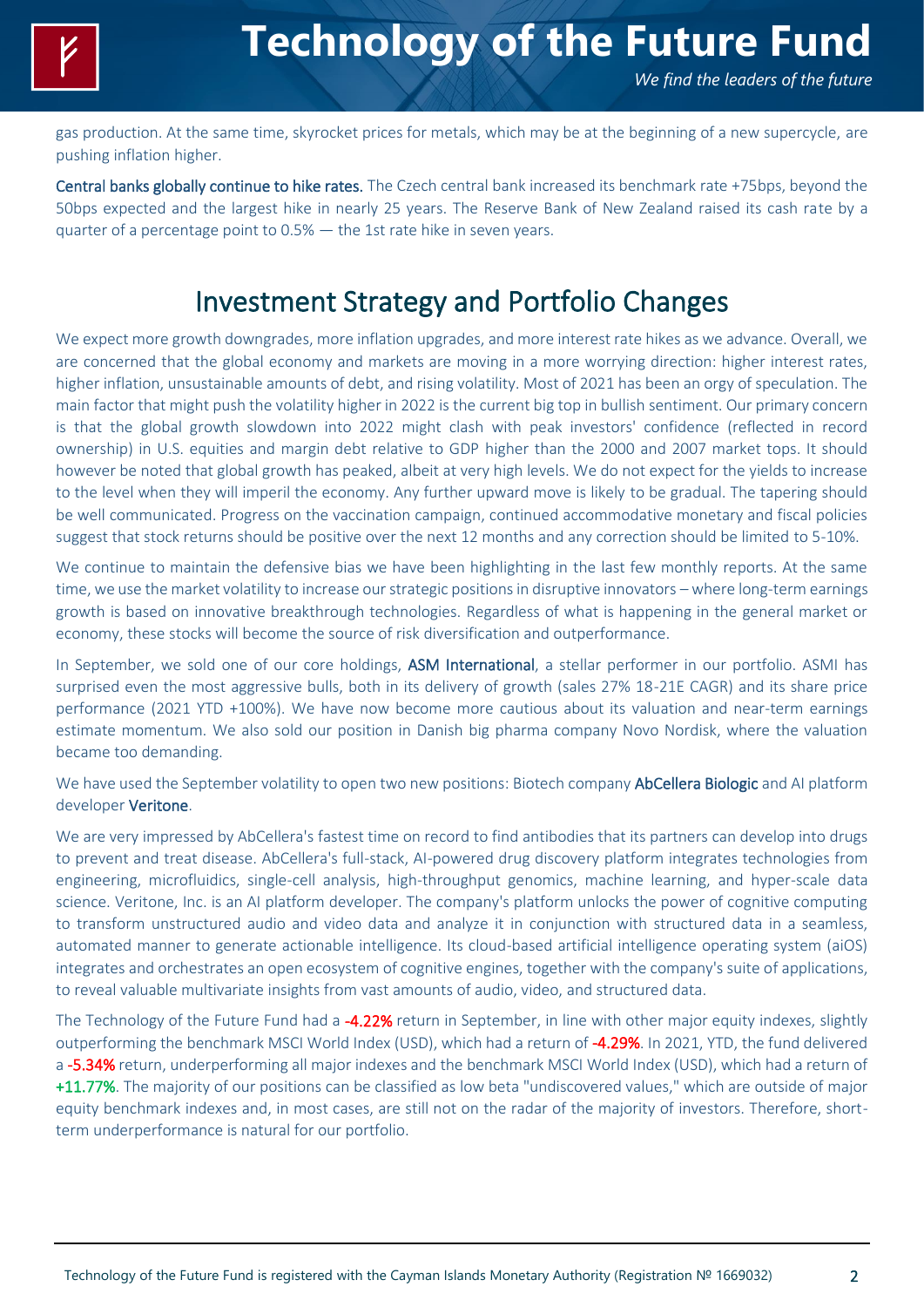*We find the leaders of the future*

#### **Monthly performance %**

*As of 30.09.2021*

| Year | Jan      | Feb      | <b>Mar</b> | Apr                                                                               | May       | Jun      | Jul       | Aug       | Sep <sup>1</sup> | Oct | <b>Nov</b>               | <b>Dec</b> | YTD      |
|------|----------|----------|------------|-----------------------------------------------------------------------------------|-----------|----------|-----------|-----------|------------------|-----|--------------------------|------------|----------|
| 2020 | $-0.11%$ |          |            | $+0.79\%$   -7.86%   +6.45%   +8.51%   +6.03%   -0.17%   +1.51%   -0.22%   -1.39% |           |          |           |           |                  |     | $+18.08\%$               | $+3.22\%$  | +38.07%  |
| 2021 | $+2.05%$ | $+0.35%$ |            | $-3.43\%$ $+3.61\%$                                                               | $-0.57\%$ | $+3.70%$ | $-4.32\%$ | $-2.38\%$ | -4.22%           |     | $\overline{\phantom{a}}$ |            | $-5.34%$ |

**Performance since inception (Aug 2019): +32.87% vs MSCI World (USD): +37.44%**

### **Technology of the Future Fund performance vs. major equity indexes**

|                                               | September 2021 | <b>YTD 2021</b> |
|-----------------------------------------------|----------------|-----------------|
| <b>Technology of the Future Fund (USD)</b>    | $-4.22%$       | $-5.34%$        |
| S&P 500 (USD)                                 | $-4.76%$       | $+14.68%$       |
| NASDAQ 100 (USD)                              | $-5.73%$       | $+13.98%$       |
| <b>NASDAQ Biotech (USD)</b>                   | $-4.91%$       | $+6.85%$        |
| DJ Stoxx 600 (USD)                            | $-5.26%$       | $+8.08%$        |
| <b>MSCI EM (USD)</b>                          | $-4.25%$       | $-2.96%$        |
| Micex, Russia (USD)                           | $+5.49%$       | $+27.45%$       |
| <b>Shanghai Composite (USD)</b>               | $+0.92%$       | $+4.01%$        |
| <b>MSCI World (USD)</b><br>(Fund's benchmark) | $-4.29%$       | $+11.77%$       |

### **Performance contributors**

*September 2021*

| <b>Top contributors</b>    | <b>Return %</b> | <b>Contribution</b> |
|----------------------------|-----------------|---------------------|
| <b>Minesto</b>             | $+22.94%$       | $+1.08$             |
| <b>ASM</b>                 | $+2.92%$        | $+0.03$             |
| Renewable<br><b>Energy</b> | $+3.68%$        | $+0.18$             |

| <b>Bottom</b><br><b>contributors</b> | Return %  | <b>Contribution</b> |  |  |
|--------------------------------------|-----------|---------------------|--|--|
| Saniona                              | $-24.91%$ | $-1.05$             |  |  |
| Geely                                | $-20.46%$ | $-0.70$             |  |  |
| <b>Tencent Music</b>                 | $-17.99%$ | $-0.37$             |  |  |

# Performance Contributors, September 2021

The shares of Swedish alternative energy producer Minesto (+22.94%) went up with the award by the Swedish Energy Agency to Minesto of a SEK 5.8 million grant for the ongoing commercialization of Minesto's ground-breaking Deep Green technology. The grant co-funds a project through which Minesto will develop and verify a next-generation tether system to facilitate the commercial scale-up of the company's marine energy technology. Also, the company has announced a new range of power plants, the Dragon Class, an upgraded design of the company's Deep Green technology for predictable renewable electricity generation from tidal and ocean currents. The Dragon Class design results in overall increased performance and significantly higher power production with lower costs for manufacturing and assembly. In addition, it simplifies handling during installation and maintenance. These power plants will be delivered and installed in the company's current projects in France, Wales, and the Faroe Islands. The shares of ASM International (+2.92%) went up as the management provided very bullish long-term guidance during the analyst event in September 2021. The midpoint of ASMI's 2025E sales outlook is equivalent to 18.5% 5Y CAGR growth in euros, an expected growth rate that makes the company stand out from its peers. The shares of U.S. biodiesel producer Renewable Energy (+3.68%) bounced back in line with the price of oil. It is interesting to know that despite poor legislative news (the U.S. Environmental Protection Agency is expected to recommend reducing U.S. biofuel blending [mandates](https://www.reuters.com/business/energy/us-epa-recommend-lower-biofuel-blending-mandates-below-2020-levels-sources-2021-08-20/) below 2020 levels), key insiders have been buying the stock. The shares of Danish Biotech Company Saniona (-24.91%) went down in line with European markets. There was no stock moving negative news. Most of the news flow has been positive as the company prepares for its U.S. listing. The shares in Chinese car manufacturer Geely (-20.46%)